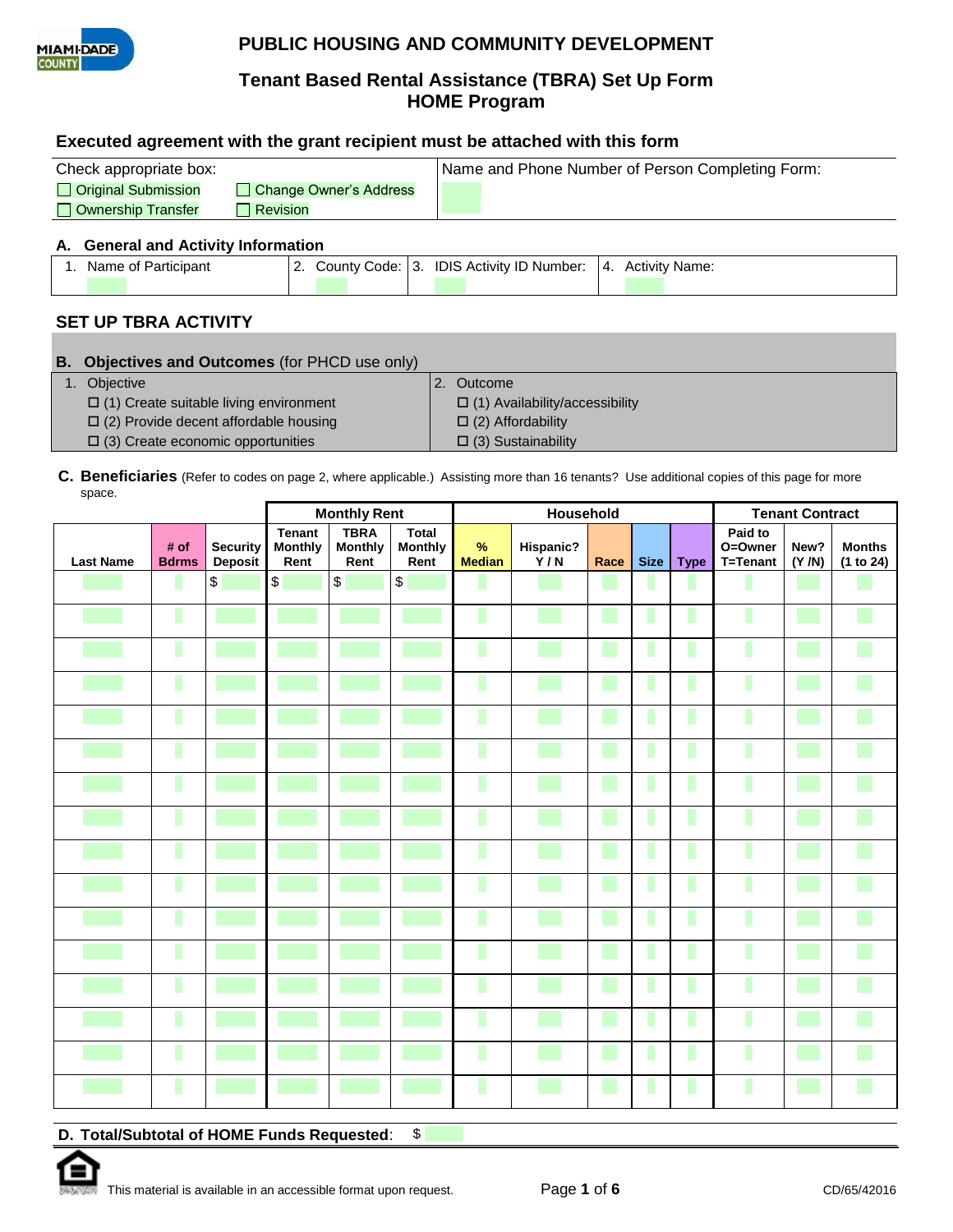

**Tenant Based Rental Assistance (TBRA) Set Up Form HOME Program**

| <b>E. TBRA Units:</b><br><b>Number of TBRA Units:</b><br>Designated for the homeless:                                                                                                                                                                                                                         | Of those, the number designated for the chronically homeless:                                                | F. Was this activity carried out a Faith-based Organization $\Box$ Yes<br>  No                                                                                                                                                                                                                                                                                                                           |                                                                                                                      |
|---------------------------------------------------------------------------------------------------------------------------------------------------------------------------------------------------------------------------------------------------------------------------------------------------------------|--------------------------------------------------------------------------------------------------------------|----------------------------------------------------------------------------------------------------------------------------------------------------------------------------------------------------------------------------------------------------------------------------------------------------------------------------------------------------------------------------------------------------------|----------------------------------------------------------------------------------------------------------------------|
| # of Bdrms<br>0 - SRO/Efficiency<br>$1 - 1$ bedroom<br>2 - 2 bedrooms<br>3 - 3 bedrooms<br>4 - 4 bedrooms<br>5 - 5 or more bedrooms<br><b>Household Size</b><br>$1 - 1$ person<br>2 - 2 persons<br>3 - 3 persons<br>4 - 4 persons<br>5 - 5 persons<br>6 - 6 persons<br>7 - 7 persons<br>8 - 8 or more persons | <b>Household % of Median</b><br>1 $-0$ to 30%<br>$2 - 30 +$ to 50%<br>$3 - 50 +$ to 60%<br>$4 - 60 +$ to 80% | <b>Household Race</b><br>$11 -$ White<br>12 - Black or African American<br>13 - Asian<br>14 - American Indian or Alaska Native<br>15 - Native Hawaiian or Other Pacific Islander<br>- American Indian or Alaska Native & White<br>16.<br>17 - Asian & White<br>18 - Black or African American & White<br>19 - American Indian or Alaska Native & Black or African<br>American<br>20 - Other Multi Racial | <b>Household Type</b><br>1 - Single, non-elderly<br>2 - Elderly<br>3 - Single parent<br>4 - Two parents<br>5 - Other |

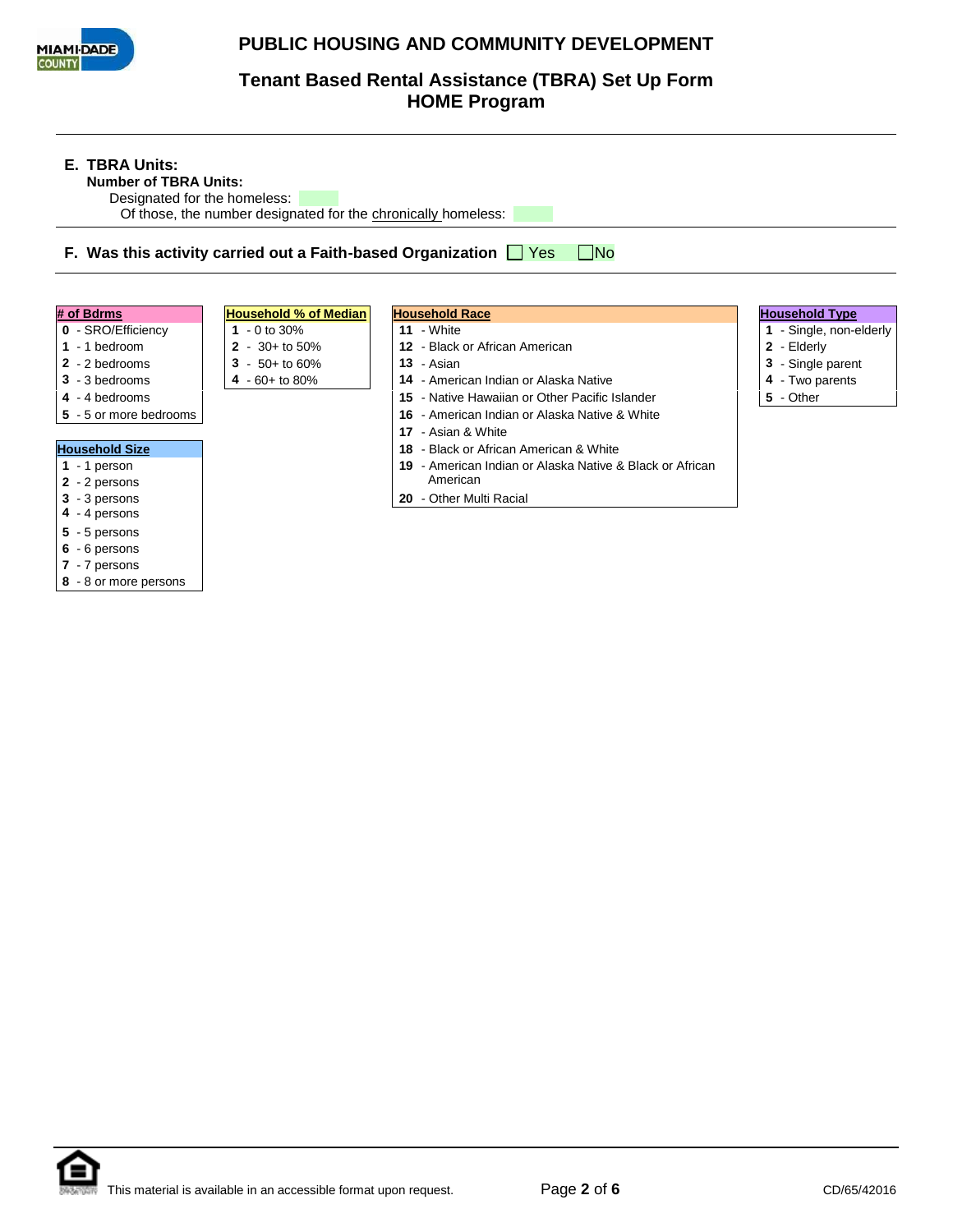

### **Tenant Based Rental Assistance (TBRA) Set Up Form HOME Program**

# **Instructions on Completing the Tenant-Based Rental Assistance Set-up Report**

Read the instructions for each item carefully before completing the form.

- **Applicability.** The purpose of this report is to assist with the collection of information to be entered into HUD's Integrated Disbursement and Information System (IDIS). This report is to be completed for each TBRA activity set-up in IDIS.
- **Timing.** Data is to be entered into IDIS before funds may be drawn down for the activity. An amended setup report should be completed for each draw request to add and/or remove tenants.
- **Attachments.** Executed agreement with the grant recipient must be attached with this form

### **A. General and Activity Information.**

- **1. Name of Participant.** Enter the name of the agency administering the TBRA activity.
- **2. County Code**. Enter the county code of the agency administering this HOME activity. *(Check with your HOME program officer for your county code.)*
- **3. IDIS Activity ID Number.** Enter the activity number assigned by IDIS *(and provided to you by your HOME program officer)*.
- **4. Activity Name.** Enter the name designated to the activity.

### **B.** Objective and Outcome: (For PHCD use – provided for informational purposes only)

- **Objective.** Check the box of the code of the objective that best describes the purpose of the activity. If a code is not entered in IDIS, the system will default the answer to "Decent affordable housing".
	- **1. Suitable living environments**. Applies to activities that benefit communities, families, or individuals by addressing issues in their living environment.
	- **2. Decent affordable housing**. Applies to housing activities that meet individual family or community needs. This objective should not be used for activities where housing is an element of a larger effort.
	- **3. Creating economic opportunities**. Applies to activities related to economic development, commercial revitalization, and job creation.
- **Outcome.** Check the box of the code of the outcome that best describes the benefits resulting from the activity. If a code is not entered in IDIS, the system will default the answer to "Affordability".
	- **1. Availability/accessibility.** Applies to activities that make services, infrastructure, housing, and shelter available and accessible. Note that accessibility does not refer only to physical barriers.
	- **2. Affordability.** Applies to activities that provide affordability in a variety of ways. It can include the creation or maintenance of affordable housing, basic infrastructure hookups, or services such as transportation or day care.
	- **3. Sustainability.** Applies to activities that promote livable or viable communities and neighborhoods by providing services or by removing slums or blighted areas.

### **C. Household Characteristics.**

Complete one line for each tenant receiving tenant-based rental assistance from the HOME program.

- **Tenant's Last Name.** Enter the tenant's last name if the name is 5 letters or less. Enter the first five letters of the last name if the name is more than five letters or a unique file identification number.
- **# of Bdrms.** Enter 0 for a single room occupancy (SRO) unit or for an efficiency unit, 1 for 1 bedroom, 2 for 2 bedrooms, 3 for 3 bedrooms, 4 for 4 bedrooms, and 5 for 5 or more bedrooms.

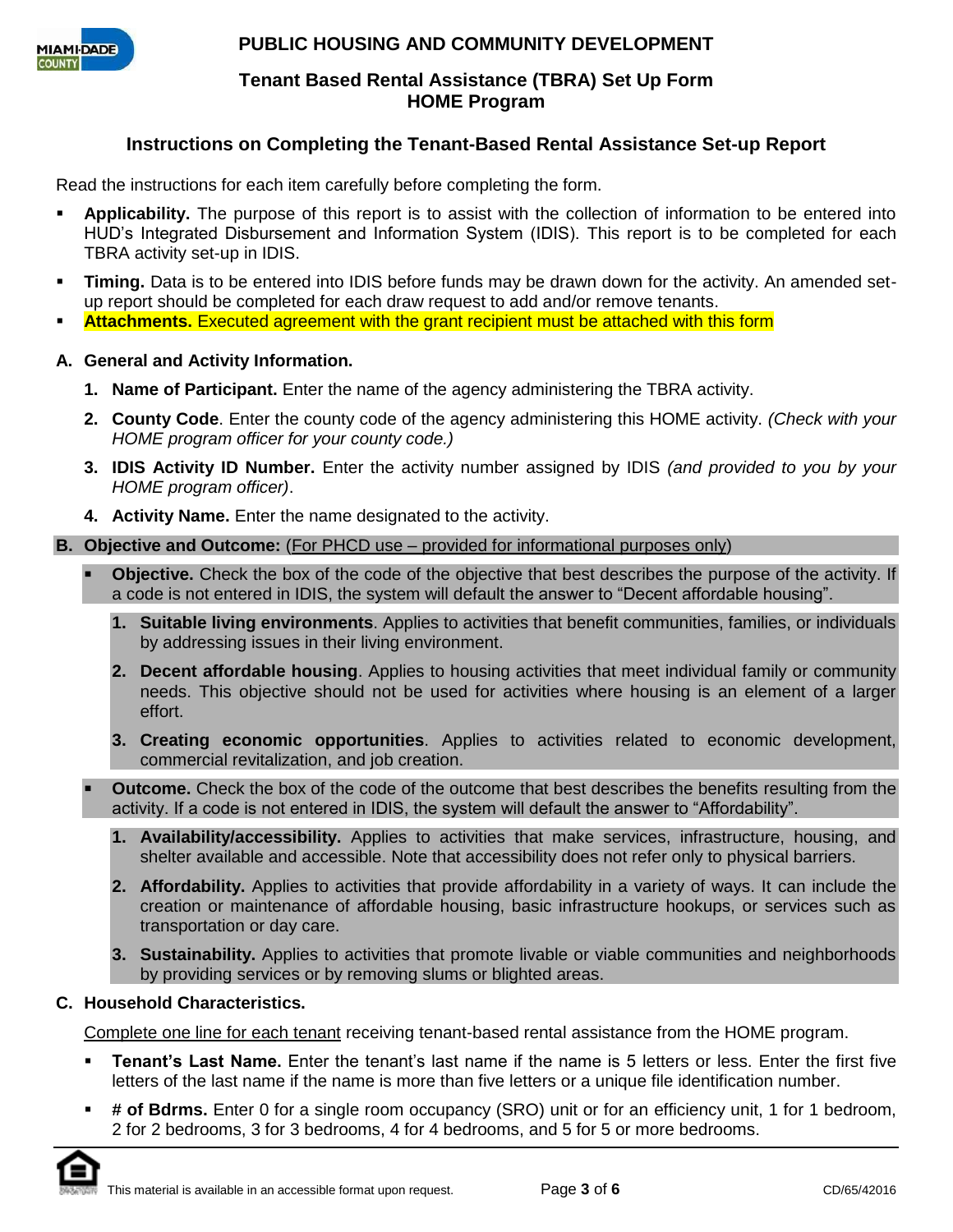

### **Tenant Based Rental Assistance (TBRA) Set Up Form HOME Program**

- **Sec. Dep.** Enter the amount of HOME funds to be paid to the tenant or owner as a security deposit payment (to the nearest whole dollar).
- **Tenant Monthly Rent.** Enter the actual rent, including utilities, to be paid by the tenant at the time of activity completion (to the nearest whole dollar). If the rent includes utilities, or, if the rent includes partial utilities, *e.g., heat, but not electricity, these utility costs must be added to the rent.* Compute utility costs for the area (and in the case of partial utilities, compute costs for utilities excluded from the rent), by using the utility allowance schedule produced by the Montana Department of Commerce Section 8 Program.
- **TBRA Monthly Rent.** Enter the amount of HOME funds to be paid to the tenant or owner as a rent subsidy payment, including any utility allowances (to the nearest whole dollar).
- **Total Monthly Rent.** Enter the **total** monthly rent.
- **Household % of Med**. For each household assisted with HOME funds, enter one **code** only based on the following definitions:
	- 1. **0 to 30 Percent of Area Median Income** refers to a household whose annual income is at or below 30 percent of the median family income for the area, as determined by HUD with adjustments for smaller and larger families.
	- 2. **30+ to 50 Percent of Area Median Income** refers to a household whose annual income exceeds 30 percent and does not exceed 50 percent of the median family income for the area, as determined by HUD with adjustments for smaller and larger families.
	- 3. **50+ to 60 Percent of Area Median Income** refers to a household whose annual income exceeds 50 percent and does not exceed 60 percent of the median family income for the area, as determined by HUD with adjustments for smaller and larger families.
	- 4. **60+ to 80 Percent of Area Median Income** refers to a household whose annual income exceeds 60 percent and does not exceed 80 percent of the median family income for the area, as determined by HUD with adjustments for smaller and larger families.
- **Household Hispanic?** For each household assisted with HOME funds, enter the ethnicity of the head of household as either "Y" for Hispanic or Latino or "N" for not Hispanic nor Latino. Hispanic or Latino ethnicity is defined as a person of Cuban, Mexican, Puerto Rican, South/Central American, or other Spanish culture or origin, regardless of race. The term, "Spanish origin," can be used in addition to "Hispanic or Latino."
- **Household Race.** For each household assisted with HOME funds, enter one **code** only based on the following definitions:
	- 11. **White**. A person having origins in any of the original peoples of Europe, North Africa or the Middle East.
	- 12. **Black/African American**. A person having origins in any of the black racial groups of Africa. Terms such as "Haitian" or "Negro" can be used in addition to "Black or African American."
	- 13. **Asian**. A person having origins in any of the original peoples of the Far East, Southeast Asia, or the Indian subcontinent including, for example, Cambodia, China, India, Japan, Korea, Malaysia, Pakistan, the Philippine Islands, Thailand and Vietnam.
	- 14. **American Indian or Alaska Native**. A person having origins in any of the original peoples of North and South America (including Central America), and who maintains affiliation or community attachment.
	- 15. **Native Hawaiian or Other Pacific Islander**. A person having origins in any of the original people of Hawaii, Guam, Samoa or other Pacific Islands.

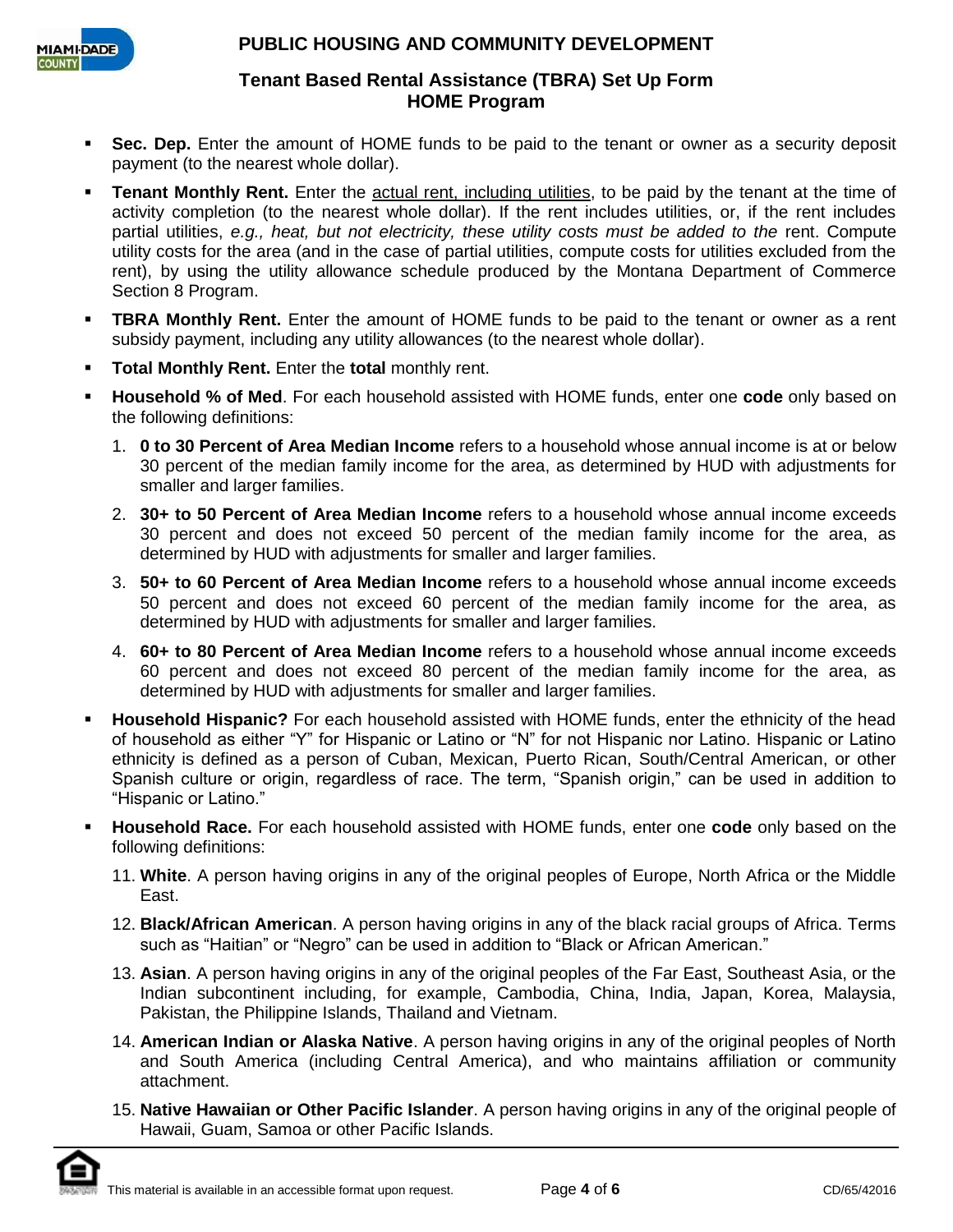

### **Tenant Based Rental Assistance (TBRA) Set Up Form HOME Program**

- 16. **American Indian/Alaska Native & White**. A person having these multiple race heritages as defined above.
- 17. **Asian & White**. A person having these multiple race heritages as defined above.
- 18. **Black/African American & White**. A person having these multiple race heritages as defined above.
- 19. .**American Indian or Alaska Native & Black or African American**. A person having these multiple race heritages as defined above.
- 20. **Other multi-racial**. For reporting individual responses that are not included in any of the other categories listed above.

**NOTE:** Collection of information on ethnicity and race is mandatory. If the tenant won't volunteer the information, the person filling out this form should make his/her best guess. (See **EXHIBIT 5-E - INDIVIDUAL DIRECT BENEFIT RECORDING FORM** in Chapter 5 of the HOME Program Administration Manual.

- **Household Size.** Enter the appropriate number of persons in the household: 1, 2, 3, 4, 5, 6, 7, or 8 (for households of more than 8, enter 8).
- **Household Type.** For each household assisted with HOME funds, enter one **code** only based on the following definitions:
	- 1. **Single, non-elderly**. One-person household in which the person is not elderly.
	- 2. **Elderly**. One or two person household with a person at least 62 years of age.
	- 3. **Single parent**. A single parent household with a dependent child or children (18 years old or younger).
	- 4. **Two parents**. A two-parent household with a dependent child or children (18 years old or younger).
	- 5. **Other**. Any household not included in the above 4 definitions, including two or more unrelated individuals.
- **Tenant Contract Paid To.** Enter an "**O**", if the TBRA Monthly Rent will be paid to the **Owner**. Enter a "**T**", if it will be paid to the **Tenant**.
- **Tenant Contract New?** Enter a "Y", if the tenant is newly assisted. Enter an "N", if the tenant's assistance is being renewed.
- **Tenant Contract Months.** Enter the number of months in the contract with the tenant. Valid entries are 1 to 24.
- **D. Total/Subtotal of HOME Funds Requested.** Enter the total amount of HOME funds requested for this draw. This amount includes the TBRA Monthly Rent for each tenant and the security deposit amount for each tenant, if requested.

## **E. TBRA Units:**

- **Number of TBRA units designated for the homeless.** Of the total number of TBRA units in the activity, enter the number designated for the homeless. Homeless is defined as:
	- (1) an individual or family who lacks fixed, regular, and adequate nighttime residence; or
	- (2) An individual or family who has a primary nighttime residence that is:
		- (a) supervised publicly or privately operated shelter designed to provide temporary living accommodations (including welfare hotels, congregate shelters, and transitional housing for the mentally ill;